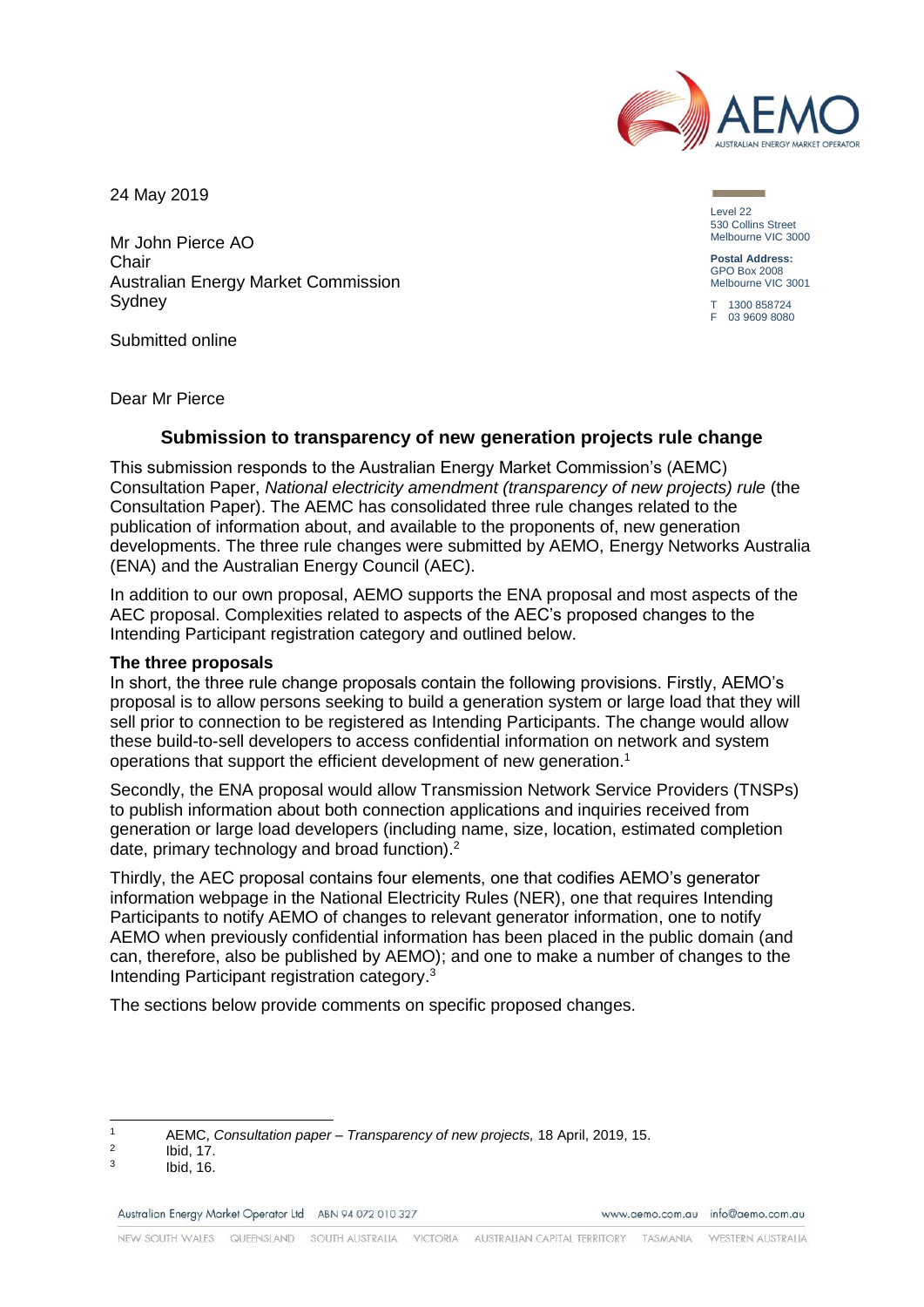

### **ENA proposal to allow TNSPs to publish information on connection enquiries and connection applications**

The ENA rule change proposal identifies that the existing obligation on TNSPs to keep key information obtained from prospective new generators as part of the connection process confidential is inhibiting the development of efficient solutions to the impacts of new generation on the system.<sup>4</sup> AEMO shares this view and supports ENA's proposed solution of allowing TNSPs to publish specific information about both connection applications and connection inquiries. AEMO is always seeking to improve transparency to support efficient decision making. In our 2017 Generator Technical Requirements, AEMO sought amendments to allow us to better collect NSP enquiry information and publish aggregated data. This part of the proposal was not made by the AEMC.<sup>5</sup>

The information to be provided under the proposal would also assist AEMO's system design and forecasting functions. Ideally, to allow this data to be incorporated into AEMO's work in a timely manner, the information submitted to TNSPs would be required to be forwarded promptly to AEMO, or be provided to AEMO by the developer at the same time as being submitted directly to the TNSP.

## **AEC proposal to codify AEMO's Generation Information Page**

As noted in the AEC rule change proposal, various parties 'rely on the veracity of information published by AEMO in order to make a wide range of critical business decisions, including investment, bidding, hedging and operational decisions'.<sup>6</sup> AEMO's Generation Information Page (the page) is one of the ways such information is provided to the market. The page carries information on the capacity of existing, withdrawn, committed and proposed generation projects in the NE (as well as information about the connection process, to which the AEC proposal does not relate). As noted in the AEC proposal, the page states that AEMO 'is committed to publishing updates of information collected every six months, or as required'.<sup>7</sup> In recent years, AEMO has bettered this target, with new regional data published three times in both 2017 and 2018. AEMO also publishes maps of the generation in each NEM region, differentiating those at the application, commissioning and operational stage.<sup>8</sup>

The AEC proposes that the NER be amended to require AEMO provide the page, and to update the information at least monthly.<sup>9</sup> As noted in the AEC rule change proposal, the interval between publication of updates has, over the past seven years, varied between 70 and 207 days. AEMO accepts that the variable frequency of updates is likely to be a consequence of the fact the publication is not a requirement in the NER and the introduction of such a requirement would create the desired certainty around the timing of future publications. AEMO is keenly aware of the interest in generator information, based on the regular inquiries we receive about when future publications will be made, something a mandated frequency would also address.

 $\overline{A}$ <sup>4</sup> ENA, TNSP Confidentiality Exclusion Rule Change Request, March 2018, 11. Available at: <https://www.aemc.gov.au/rule-changes/transparency-new-projects>

<sup>5</sup> AEMO's proposal and the AEMC's determinations can be found at: [https://www.aemc.gov.au/rule](https://www.aemc.gov.au/rule-changes/generator-technical-performance-standards)[changes/generator-technical-performance-standards](https://www.aemc.gov.au/rule-changes/generator-technical-performance-standards)

<sup>6</sup> AEC, *Transparency of New Projects Rule Change Request*, 15 December, 2018, 1. Available at: <https://www.aemc.gov.au/rule-changes/transparency-new-projects>

<sup>7</sup> AEMO, *Generator Information Page,* available at: [https://www.aemo.com.au/Electricity/National-](https://www.aemo.com.au/Electricity/National-Electricity-Market-NEM/Planning-and-forecasting/Generation-information)[Electricity-Market-NEM/Planning-and-forecasting/Generation-information.](https://www.aemo.com.au/Electricity/National-Electricity-Market-NEM/Planning-and-forecasting/Generation-information)

<sup>8</sup> AEMO, *NEM Generation Maps*, available at: [https://www.aemo.com.au/Electricity/National-Electricity-](https://www.aemo.com.au/Electricity/National-Electricity-Market-NEM/Network-connections/NEM-generation-maps)[Market-NEM/Network-connections/NEM-generation-maps](https://www.aemo.com.au/Electricity/National-Electricity-Market-NEM/Network-connections/NEM-generation-maps)

 $\overline{^9}$  AEC, as above n 5, 6.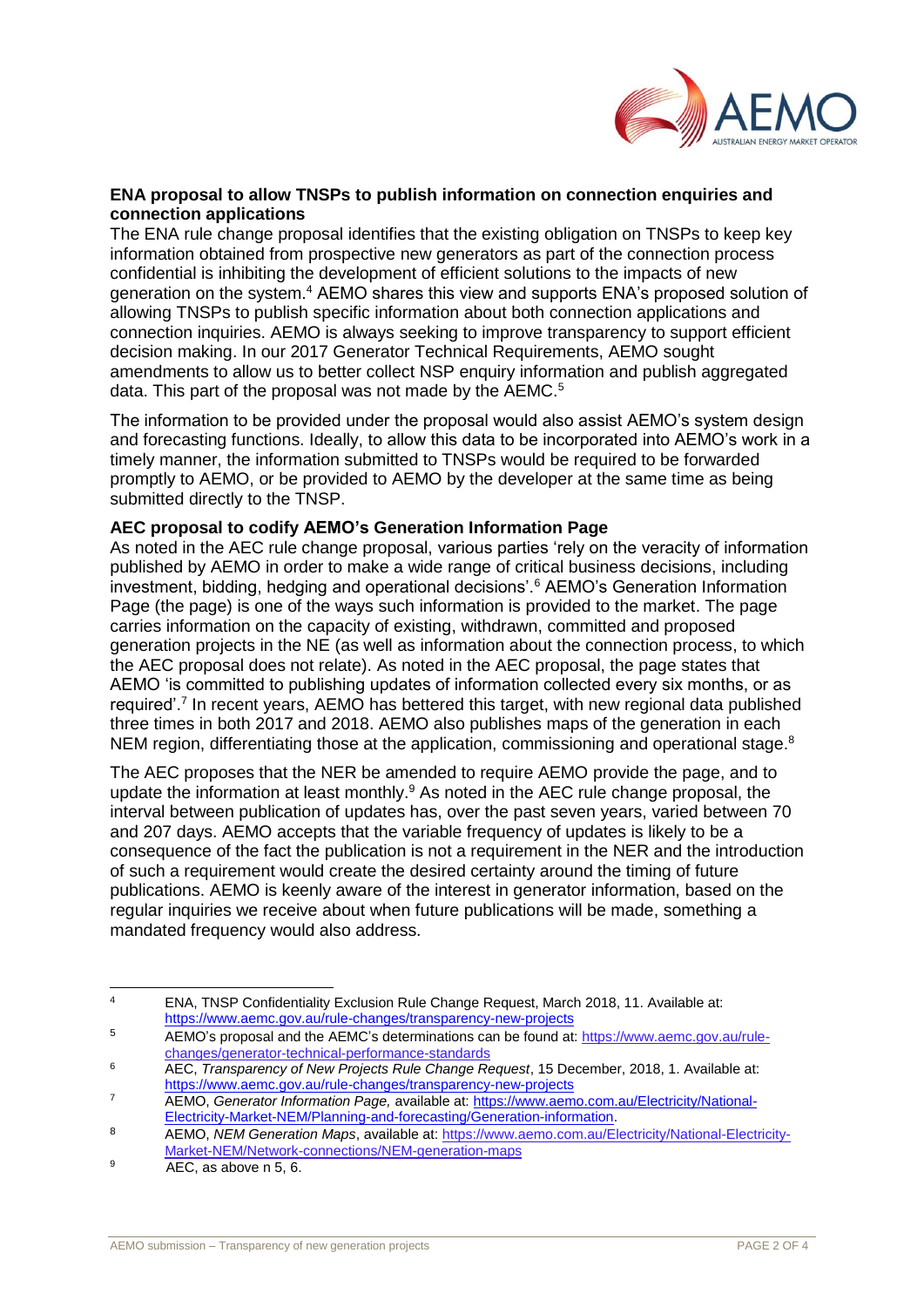

In AEMO's view, a requirement to publish new information quarterly (by, for example, 1 March, 1 June, 1 September and 1 December each year) would provide industry with the desired certainty and also accommodate the publication of the Electricity Statement of Opportunities (ESOO) as one of these data sets (the ESOO is published in August-September each year). AEMO could achieve such a frequency without the need for major new internal systems and processes. If the AEMC were to adopt the proposed monthly publication, AEMO would require a transition period to develop the necessary internal processes to meet that requirement.

# **AEC proposal to requiring Intending Participants to notify AEMO of information changes**

A person seeking to register as an Intending Participant is required to provide certain, information about their project to AEMO. However, as noted in the AEC rule change proposal, there is no obligation on project developers to notify AEMO of any changes to this information during project development, as may occur following, for example, discussions between a developer and the relevant TNSP.

As this information is used as input into AEMO's forecasting processes, its accuracy impacts the quality of the outputs of those efforts. AEMO has had limited success in seeking voluntary updates from developers and has, on occasion, resorted to searching publicly available information (such as investor publications) to keep our information as up to date as possible. Accordingly, AEMO supports the proposed measure to require prospective generators to provide accurate information in a timely manner to AEMO, including where there are changes to what has previously been advised.

# **AEC proposal that participants be required to notify AEMO when confidential information is made public**

AEMO similarly supports this measure, which stands to contribute to the overall accuracy and, therefore, usefulness of information provided by AEMO to the market and public domain.<sup>10</sup> Making the change would not impose an additional resource burden AEMO and requiring participants to inform AEMO when information is no longer confidential would mean AEMO no longer needs to monitor and seek out announcements for this purpose, as outlined in the AEC proposal.<sup>11</sup>

# **AEC proposals to amend the regulations regarding the Intending Participant registration category**

AEMO makes the following observations about the AEC's proposed amendments to the rules surrounding the Intending Participant registration category, as outlined in the Consultation Paper.<sup>12</sup>

Firstly, AEMO notes that there is value in the existence of rigorous requirements for a developer to be granted Intending Participant status by AEMO. While AEMO has made significant adjustments as the energy market has begun to transform and the speed of development increases (for example, by no longer requiring development approvals), AEMO must be satisfied that a proponent possess a level of intent that warrants the provision of the confidential information provided to Intending Participants. While AEMO can not provide exact figures, a significant proportion of inquiries have not turned into participants within two to three years, and many genuine inquiries do not become developments at all.

 $10<sub>1</sub>$  $10$  AEMC, as above n 1, 17.

 $11$  Ibid,  $7.$ <br> $12$  Ibid,  $19$ 

Ibid, 18.